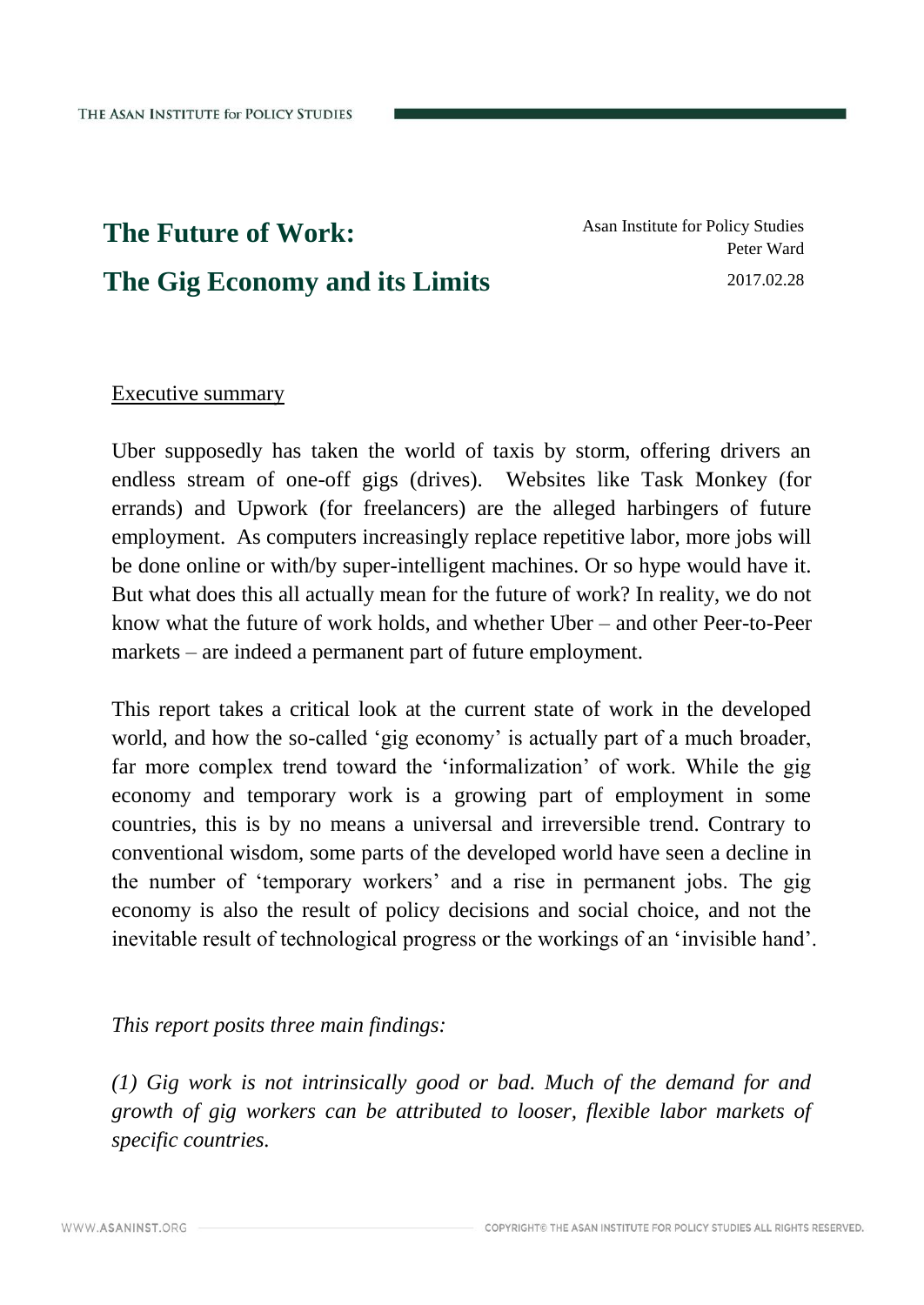*(2) Gig workers are not equal. Some are enthusiastic about the flexibility and compensation it affords. Others are forced to work as temps, or agency workers without security or benefits. Many still prefer a 'permanent deal' to an endless stream of temporary 'gigs'.*

*(3) Government policy matters. The 'gig economy' is primarily a creation of government policy, not technology. Uber is actually banned in many parts of the United States, Europe and Taiwan for breach of existing labor laws. We, as a society, ultimately decide how and for what purpose technology is used.* 

"Without creative accounting it is impossible to survive [as an Uber driver]." Bobby, an Uber driver in a European city

"They pay better than most care companies, with extra for early mornings, weekends and holidays. I get the hours I like, even if I am on a zero hours contract. It suits me well, particularly for someone of my age. I am lucky to get hours I do, for a company that I believe in."

Catherine, a care giver and old-fashioned "gig worker"

"I think in a capitalist market, competition is nice and important…. So if the taxi cabs want to compete with Uber and Lyft, why don't they provide some of the same services, or why aren't they nicer?" Deborah Jeff, a retired nurse<sup>1</sup>

### *The gig economy of 'freedom' and convenience*

So you missed the last bus, miles from home with no car. How are you going to get home? In many places the answer is simple: call an [Uber.](https://www.uber.com/) Thinking about going on a trip and want to save money? How about [Couch Surfing](https://www.couchsurfing.com/) or [Airbnb?](https://www.airbnb.com/) And if need to get a handle on your overgrown garden, or clear out a loft, then [TaskRabbit](http://www.taskrabbit.com/) can get someone to your door in minutes. If your business needs a new website, [Upwork](https://www.upwork.com/) has many potential designers eager to work. Having legal issues? Then [Upcounsel](https://www.upcounsel.com/) can help you find a lawyer on-demand.

<sup>&</sup>lt;sup>1</sup> Dan Springer, "Uber, Lyft clashing with cities over new regulations," 20 December 2016, accessible: [http://www.foxnews.com/politics/2016/12/20/uber-lyft-clashing-with-cities-over-new-regulations.html.](http://www.foxnews.com/politics/2016/12/20/uber-lyft-clashing-with-cities-over-new-regulations.html)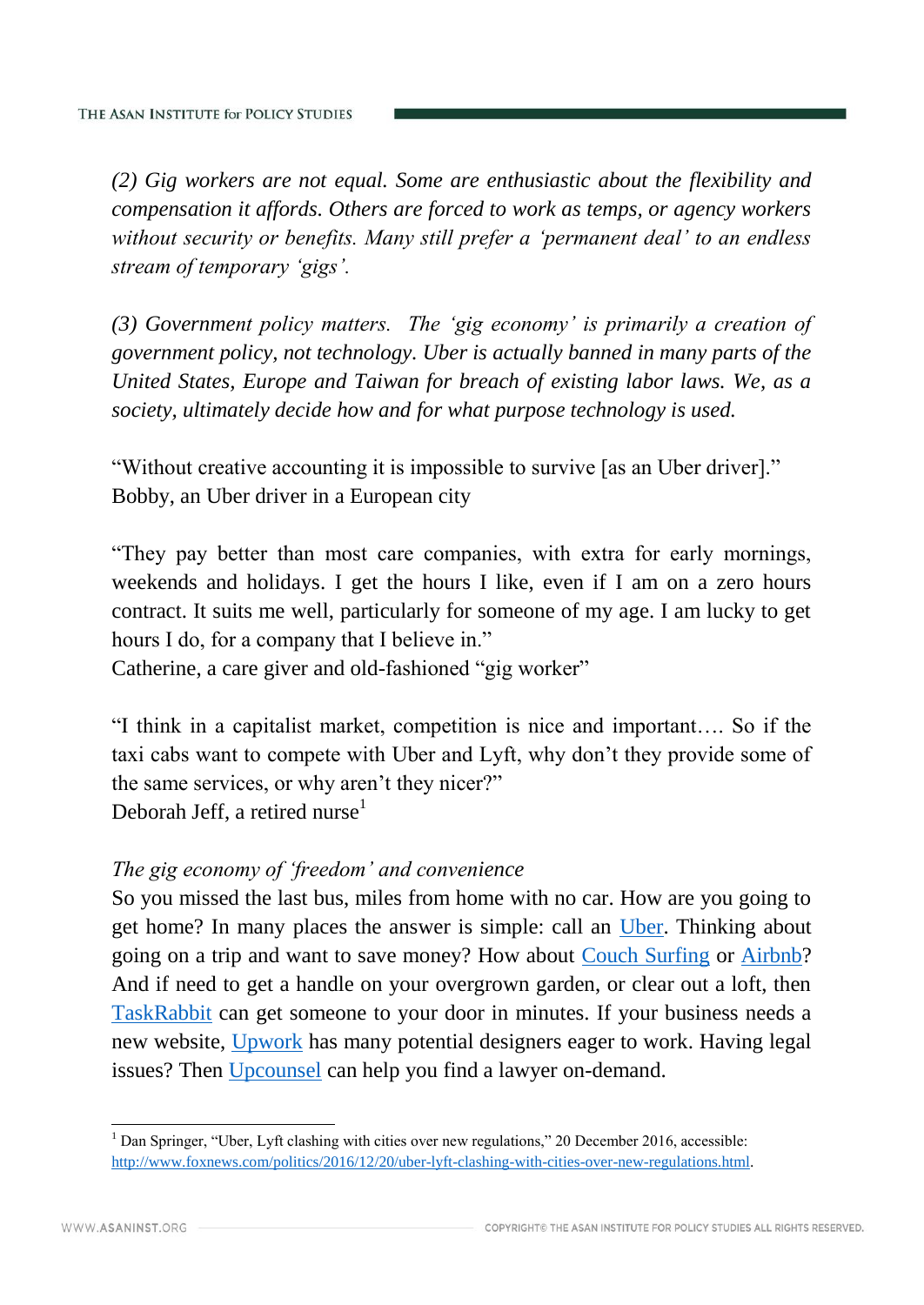This is the wave of the future crashing on the rocks of the present. Part and parcel of a techno-utopia, this touts *freer* markets in cyberspace with *freer* gig workers. This *freedom* is to be enjoyed by workers who want flexible gig work and employers who want to reduce costs. But some countries have proven to be less accepting of this cyber-based, free market utopianism. And for good reason: the gig economy means the proliferation of temporary jobs.<sup>2</sup> But it also means poorly compensated jobs, offering fewer benefits with little job security.<sup>3</sup>

But the gig and its older brother, the temporary worker, predate cyberspace and Uber by decades. Nonetheless, the growing informalization of work has profound implications for the future of employment and the economy.<sup>4</sup> In the United States, where many welfare benefits are provided by the employer, gig work and temping can mean no health insurance, no social security contributions, no retirement fund, and no regular salary. It also means no fixed income, which can make it far more difficult to get a mortgage or other kinds of personal financing. Permanent, regular employment would mean that the employer would offer a certain number of hours of work per week for a set wage. The compensation package would include paid vacation and sick days, health and dental insurance, and pension contributions. However, with gig work, no such regularity and wage exists.

That said, not all gig jobs are alike. Many gig workers moonlight after normal working hours as a part-time Uber driver for extra money. Many designers, programmers, photographers, translators, event planners, and other workers,

 $2$  Indeed, it is a term has been used both positively and negatively. The Economist has used it in an article calling for a cutting of state regulations to get out of the way of innovative businesses, for instance: [http://www.economist.com/blogs/democracyinamerica/2011/09/labour-markets,](http://www.economist.com/blogs/democracyinamerica/2011/09/labour-markets) while The Atlantic has carried an article more critical and nuanced: [https://www.theatlantic.com/business/archive/2013/04/welcome-to-the](https://www.theatlantic.com/business/archive/2013/04/welcome-to-the-micro-gig-no-job-is-too-small/274843/)[micro-gig-no-job-is-too-small/274843/.](https://www.theatlantic.com/business/archive/2013/04/welcome-to-the-micro-gig-no-job-is-too-small/274843/)

<sup>&</sup>lt;sup>3</sup> In the US context there is a voluminous literature on labor market polarization, see for instance: Daron Acemoglu & David Autor, "Skills, Tasks and Technologies: Implications for employment and earnings," *NBER* Working Paper 16082, June 2010. Accessible here: www.nber.org/papers/w16082.pdf

<sup>&</sup>lt;sup>4</sup> Note here not all countries are the same. Some have actually seen a rise in the number of well-paid jobs in the last several decades. The US experience of growing job polarization – fewer middle-income jobs, with more low paid and high paid – is by no means universal. On Europe, see:*"*Upgrading or polarisation? Long-term and global shifts in the employment structure: European Jobs Monitor 2015", *Eurofound,* downloadable here: [https://www.eurofound.europa.eu/publications/report/2015/labour-market/upgrading-or-polarisation-long-term](https://www.eurofound.europa.eu/publications/report/2015/labour-market/upgrading-or-polarisation-long-term-and-global-shifts-in-the-employment-structure-european-jobs)[and-global-shifts-in-the-employment-structure-european-jobs.](https://www.eurofound.europa.eu/publications/report/2015/labour-market/upgrading-or-polarisation-long-term-and-global-shifts-in-the-employment-structure-european-jobs)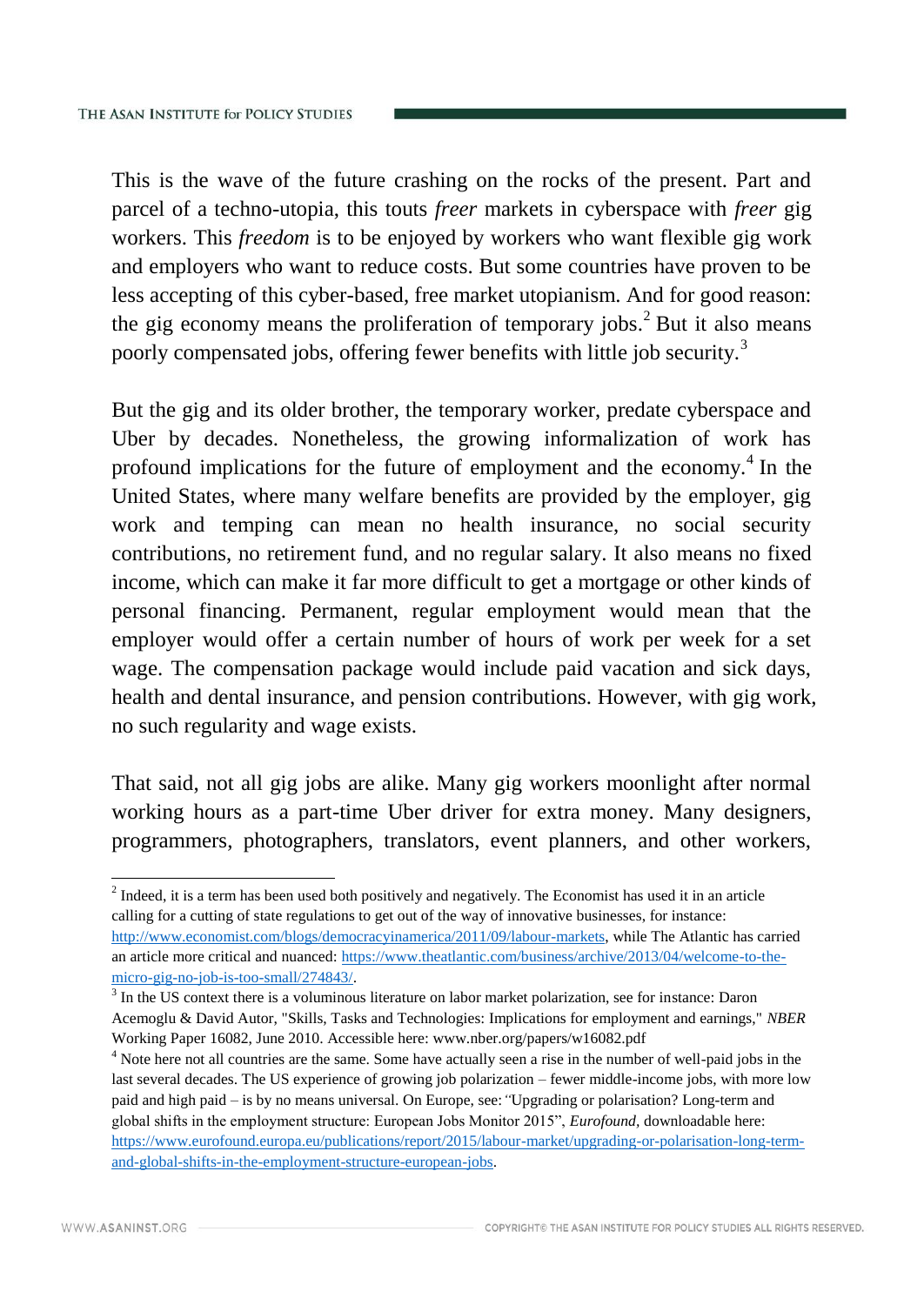especially in the creative industries, also work from contract to contract, and increasingly make use of online platforms like Upwork to connect with potential clients. Some of these gig workers may be handsomely compensated and often prefer the freedom from the traditional nine-to-five office.

Indeed, different kinds of gigs pay very different rates. Owning a penthouse in the center of London and leasing it for six months on Airbnb is certainly far more lucrative than being an Uber driver in that same city. Translating freelance for Bank of America in Taiwan or designing a new logo, freelance, for a French pharmaceutical company are jobs far better paid than, say, being a part-time photographer in a small town in southern Spain.

However, the fact that temporary/gig work is more prevalent in some countries should not be forgotten. This difference is attributable to state regulation, social norms, and values. Silicon Valley's techno-utopianism may make you think that the gig economy is inevitable, but how an economy is structured has as much to do with how society and the state decide to use technology. Indeed, some places like Anchorage and Palm Beach in the United States, Hong Kong, parts of Australia, France, Germany, the Netherlands, the UK, and Romania have either banned Uber outright, or restricted some of its services.<sup>5</sup>

Therefore it is not technology per se, but societies and states that decide how the economy should work and distribute the consequent economic benefits. Technologies can be exploited to fuel social inequalities, rendering work less permanent and making the livelihood of workers more tenuous. But those very same technologies can also be in the service of improving the wages and welfare of workers. Society can choose to champion the importance of entrepreneurship, risk, and independence, leading to a smaller state and lower taxes. But as the famous economist of entrepreneurship William Baumol observed, entrepreneurs innovate but their innovations are not necessarily good for society as a whole. $6$  In the final analysis, how technology is used and the kinds of employment relations it creates are *social* not technical choices.

<sup>&</sup>lt;sup>5</sup> For a full list, see[: http://www.idrivewithuber.com/where-and-why-is-rideshare-banned/.](http://www.idrivewithuber.com/where-and-why-is-rideshare-banned/)

<sup>6</sup> William Baumol, "Entrepreneurship: Productive, Unproductive and Destructive", *Journal of Political Economy*, Vol. 98(3) 1990, pp. 893–921.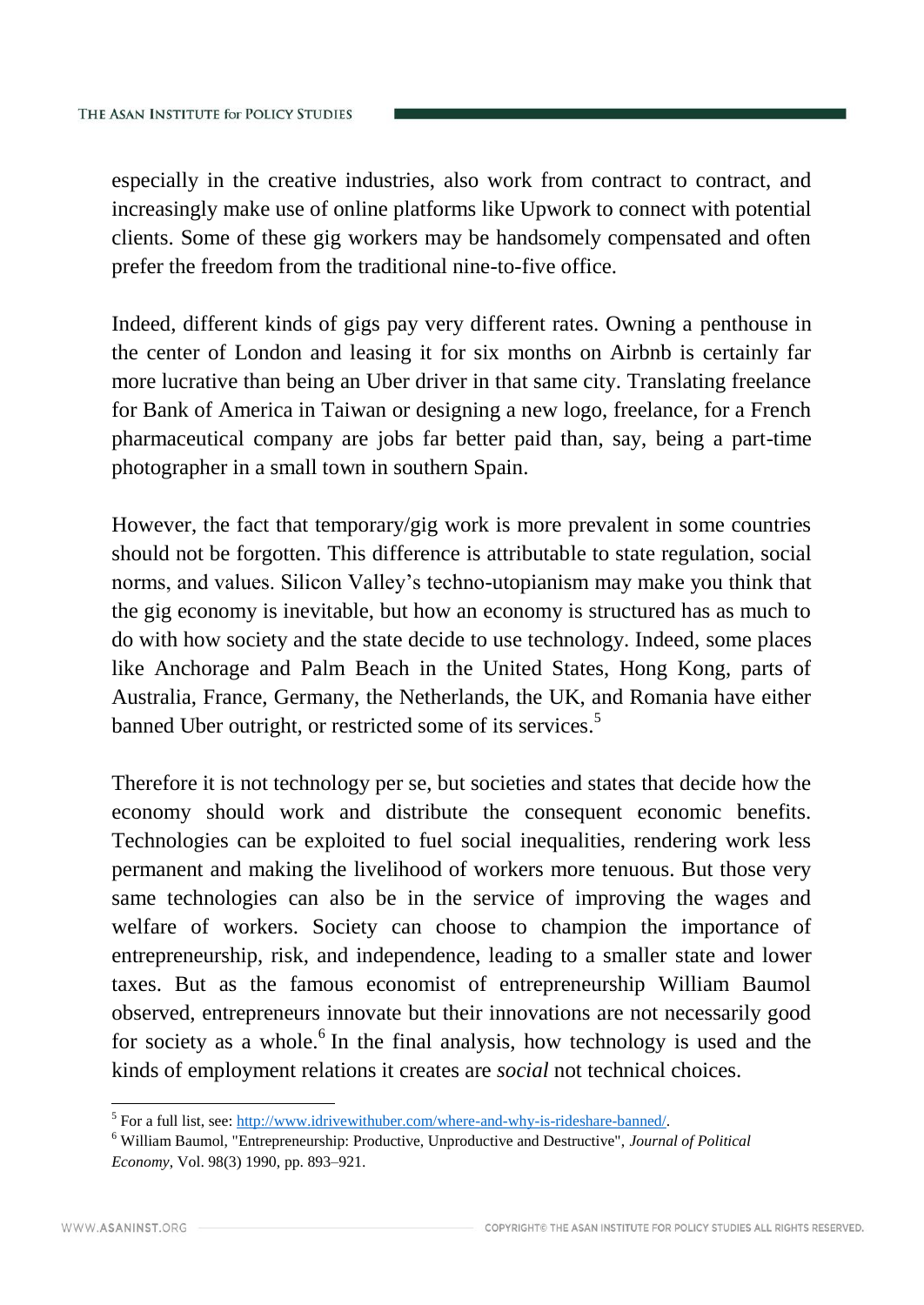# The Gig Economy and the world of work

*What is the gig economy?*

The gig economy is a term commonly associated with work done on-demand, via a smartphone app or the internet. Uber, Lyft, Airbnb, and TaskRabbit are just some of the most well-known brands of a booming industry in peer-to-peer (P2P) markets, in which sellers provide services (and sometimes goods) for prospective buyers.

The phrase is also used as a catch-all for many different kinds of temporary work provided on-demand, either through an agency or on contract by workers in informal employment. Working under such arrangements means that workers have many or all of the responsibilities of a permanent employee without many of the benefits. This lowers costs for firms and is reflected in the price consumers pay for goods and services. Further, the flexibility of such work arrangements is favoured by some workers who would prefer to work part-time or on a fixed contract. However, many workers still prefer a permanent job with stability and benefits.

### *How big is it?*

In October 2016, the McKinsey Global Institute released a report on the gig economy. From a survey of 8,000 Europeans and Americans, they found that some 20-30% of the working age population engaged in "independent work." But as the chart below indicates, the size of online platforms as a share of the totality of all independent work is still quite small  $(15\%)$ .

<sup>&</sup>lt;sup>7</sup> Findings taken from: James Manyika, Susan Lund, Jacques Bughin, Kelsey Robinson, Jan Mischke, and Deepa Mahajan, "Independent work: Choice, necessity, and the gig economy", *McKinsey Global Institute Report* (October 2016), downloadable here: www.mckinsey.com/global-themes/employment-andgrowth/independent-work-choice-necessity-and-the-gig-economy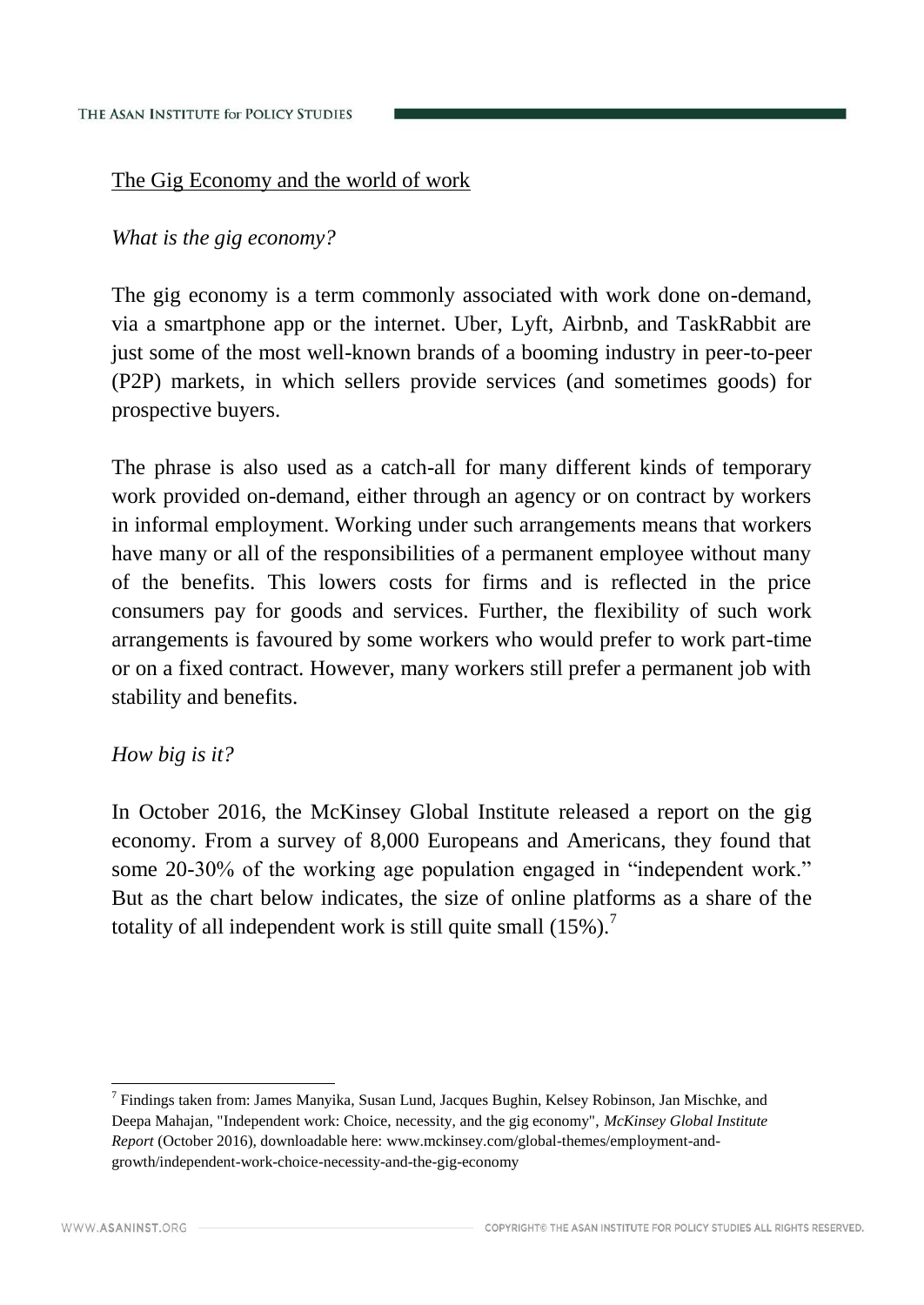#### THE ASAN INSTITUTE for POLICY STUDIES

| <b>Responses from MGI Survey</b><br>United States and EU-15 |                                     | <b>Share that have</b> |                                                           |                                        |                                                                                  |
|-------------------------------------------------------------|-------------------------------------|------------------------|-----------------------------------------------------------|----------------------------------------|----------------------------------------------------------------------------------|
|                                                             |                                     | <b>Population</b>      | earned income from<br>a digital platform<br>$\frac{1}{2}$ | Number of<br>digital platform<br>users | $EU-151$                                                                         |
|                                                             | All<br>independent<br>workers       | 162<br>million         | 15                                                        | 24<br>million                          | <b>Example platforms</b>                                                         |
|                                                             | <b>Workers</b> who<br>provide labor | 150<br>million         | 6                                                         | 9<br>million                           | • Freelance Physician<br>• Deliveroo<br>• TaskRabbit<br>$\cdot$ Uber<br>• Upwork |
|                                                             | Workers who<br>sell goods           | 21<br>million          | 63                                                        | 13<br>million                          | • Etsy<br>• eBay<br>• DaWanda                                                    |
|                                                             | Workers who<br>lease assets         | 8<br>million           | 36                                                        | 3<br>million                           | • Airbnb<br>• Boatbound<br>• Getaround<br>• BlaBlaCar                            |

Source: McKinsey Global Institute

Indeed, a recent NBER study by Harvard economist Lawrence F. Katz and Princeton economist Alan B. Krueger indicates that workers on online platforms only constitute  $0.5\%$  of the American work force.<sup>8</sup> Suffice it to say, this is miniscule in the grand scheme of things.

 $8$  Lawrence F. Katz and Alan B. Krueger, "The Rise and Nature of Alternative Work Arrangements in the United States, 1995-2015", *National Bureau of Economic Research (NBER)* Working Paper No. 22667 Issued in September2016, accessible here:

https://krueger.princeton.edu/sites/default/files/akrueger/files/katz\_krueger\_cws\_-\_march\_29\_20165.pdf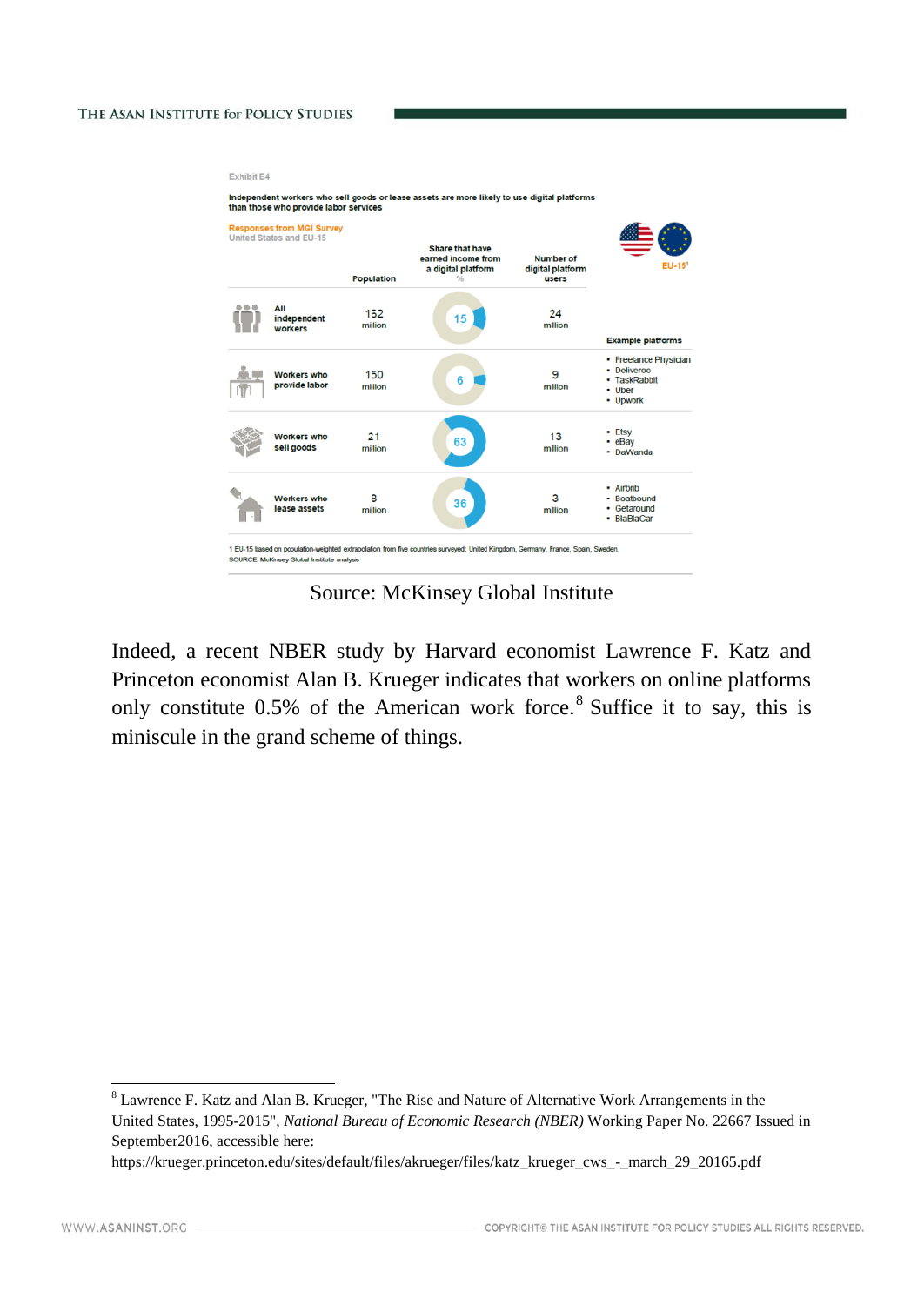

Source: The Wall Street Journal

Measuring informal work, including gig work, is no easy task. Workforce survey methods are designed to capture full-time workers. Part-timers, contractors (and independent workers), and the self-employed are lumped together with full-time workers, yielding imperfect measurements. That said, the Katz-Krueger figures cited in the chart above indicate that informal work constitutes about 15% of all US employment as of 2015.

Temporary employment is a large growing part of the workforce in some countries of continental Europe, including Cyprus, Poland, the Netherlands, Italy, and Iceland. But in other parts of Europe, such as Germany, the UK, Spain, France, and Sweden, the trends lean towards less temporary work or more limited growth. See the table below for more information.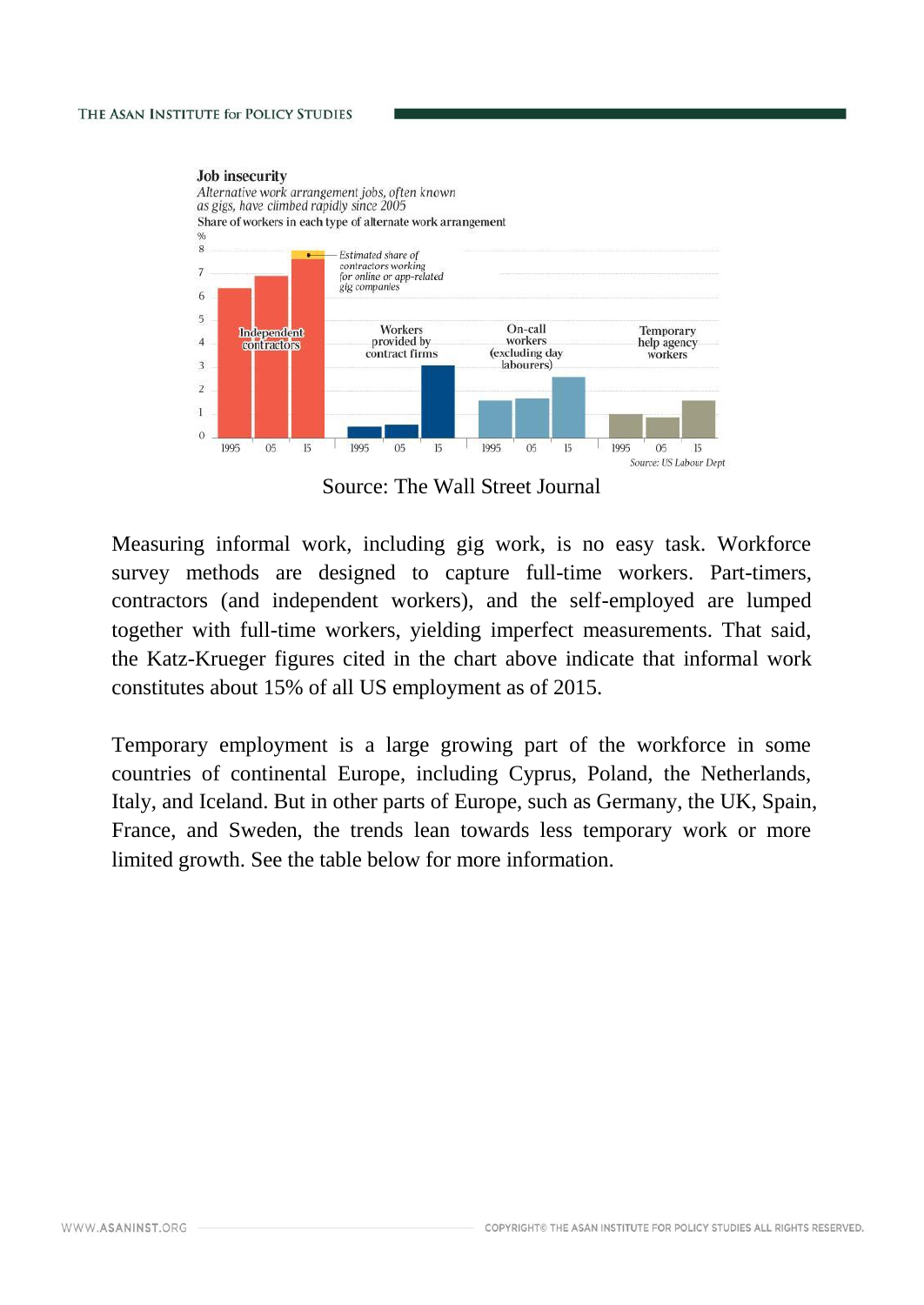

Figure 1. Temporary workers, as a percentage of waged employees, in selected countries: Incidence and trends

Source: International Labour Office, "Non-standard Forms of Employment", *Report for discussion at the Meeting of Experts on Non-Standard Forms of Employment* (Geneva, 16-19 February 2015), p. 5.

This underscores the fact that temporary gig work is not expanding uniformly across the developed world. In some places, governments have taken a more tolerant approach to temporary work. In other places, where people assume that if you perform a service for a company you essentially become its employee, the approach toward temporary work is much stricter.<sup>9</sup>

The hype that surrounds services like Uber and Airbnb often makes it appear as if the gig economy is an inevitable and irreversible development. However, as the above statistics indicate, the prevalence and trends in temporary employment differ dramatically across the developed world. What's more, "temporary work" is a broad category that has different meanings in different countries. Although there has been some convergence toward the neoliberal model of flexible labor markets across the developed world, there is still a huge

<sup>-</sup><sup>9</sup> This point is made in: Seth D. Harris and Alan B. Krueger, A Proposal for Modernizing Labor Laws for Twenty-First-Century Work: The "Independent Worker", p. 6. Information on the employment laws regarding the status of contractors/informal workers in OECD countries can be found here: <https://www.oecd.org/els/emp/Emo2014-Annex-chapter4.pdf>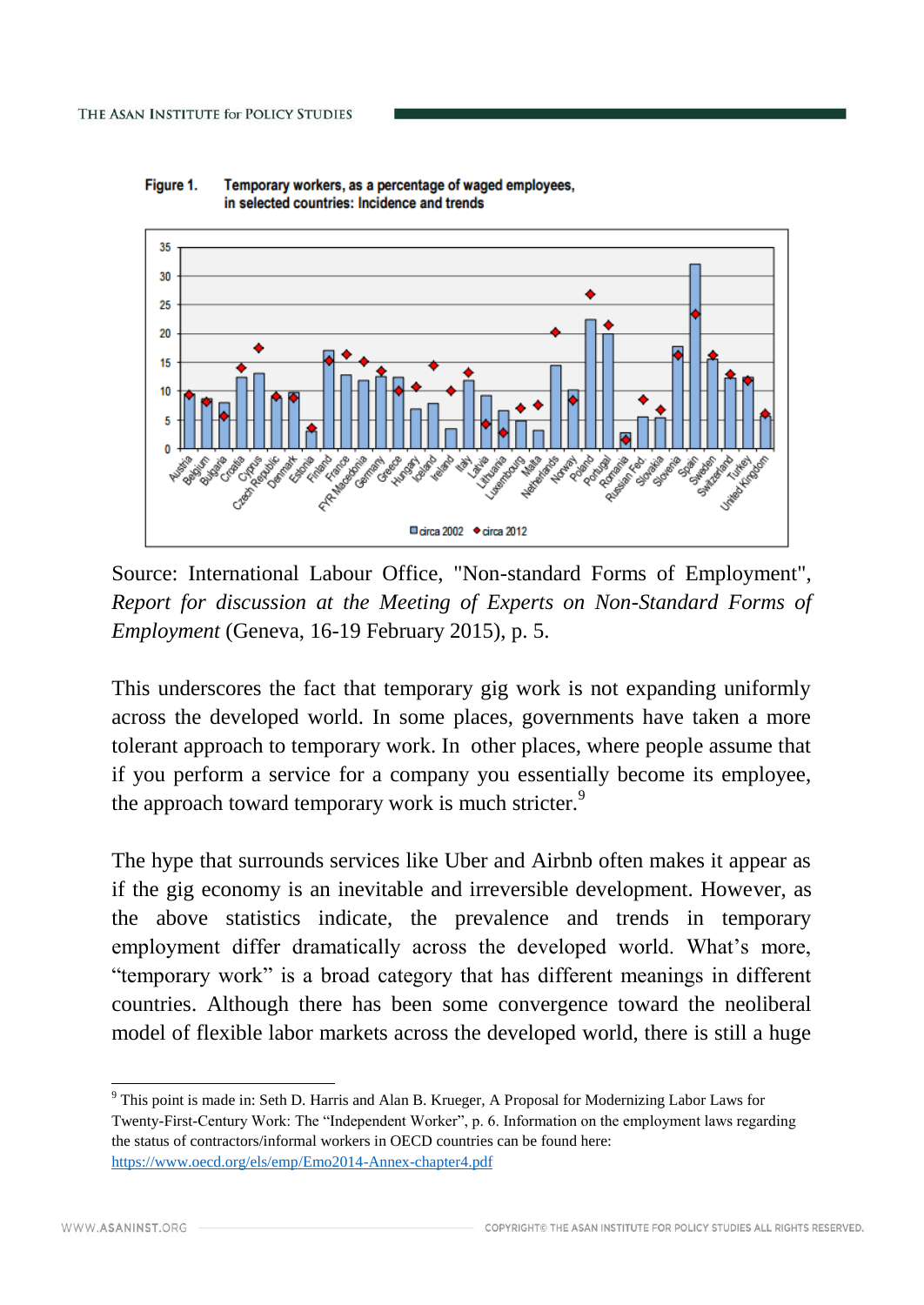difference in the level of protection that workers enjoy in much of Western Europe vis-à-vis the United States.<sup>10</sup> Thus, a temp in Belgium potentially has more rights (like the right to a written work contract) than his counterpart in the US.

# *The gig worker*

The status of gig workers in different parts of the economy is contested, as the case of Uber demonstrates: a British tribunal, for instance recently ruled that Uber must give minimum wage and holiday benefits to its driver's. $^{11}$ . Indeed, Uber is actually banned in many parts of the United States and elsewhere for such labour law violations, or due to other policy concerns.<sup>12</sup>

That said, workers in the gig economy benefit from flexible hours and freedom from the traditional nine-to-five job. The same McKinsey Global Institute study cited above found that 70% of those surveyed chose to engage in independent work because they wanted to (see table below). <sup>13</sup> Note, however, in all the countries included in the survey, permanent employment is the principal employment relationship. Hence, gig work remains a source of *supplemental* income for the majority surveyed. And 30% of gig workers are unwilling participants in this growing sector of the economy. They participate because they have to in order to survive, not out of choice.

<sup>-</sup> $10$  This point is made in: Seth D. Harris and Alan B. Krueger, A Proposal for Modernizing Labor Laws for Twenty-First-Century Work: The "Independent Worker", p. 6. Information on the employment laws regarding the status of contractors/informal workers in OECD countries can be found here: <https://www.oecd.org/els/emp/Emo2014-Annex-chapter4.pdf>

<sup>11</sup> "Uber loses landmark tribunal decision over drivers' working rights", *Daily Telegraph* 28 October 2016, accessible here: http://www.telegraph.co.uk/technology/2016/10/28/uber-awaits-major-tribunal-decision-overdrivers-working-rights/

<sup>&</sup>lt;sup>12</sup> For a full list, see: [http://www.idrivewithuber.com/where-and-why-is-rideshare-banned/.](http://www.idrivewithuber.com/where-and-why-is-rideshare-banned/)

<sup>&</sup>lt;sup>13</sup> James Manyika, Susan Lund, Jacques Bughin, Kelsey Robinson, Jan Mischke, and Deepa Mahajan,

<sup>&</sup>quot;Independent work: Choice, necessity, and the gig economy", *McKinsey Global Institute Report* (October 2016), downloadable here: www.mckinsey.com/global-themes/employment-and-growth/independent-work-choicenecessity-and-the-gig-economy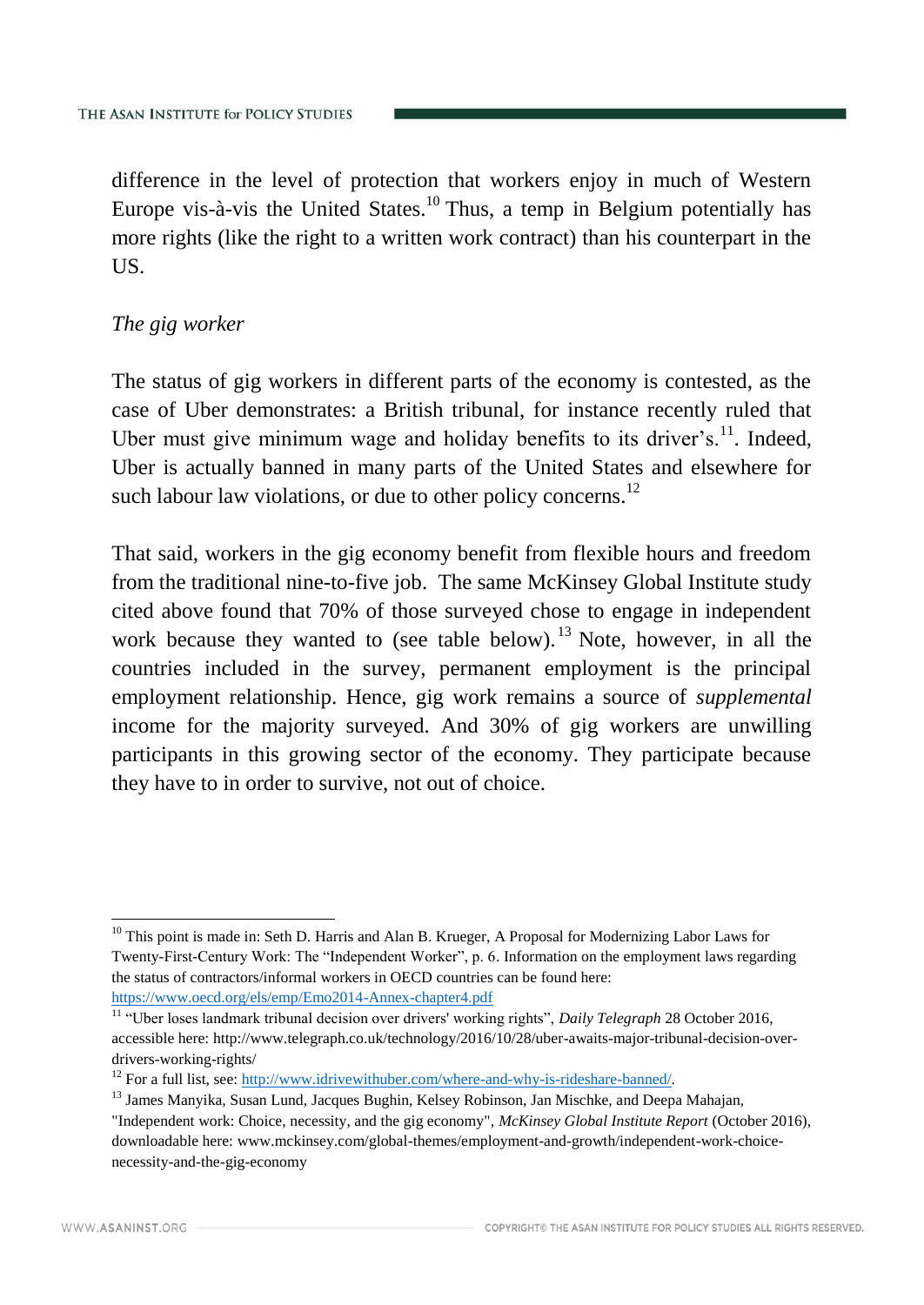#### THE ASAN INSTITUTE for POLICY STUDIES



Some gig workers are seemingly freelancers, like those who find work through sites like Upwork. In reality, however, the relationship that exists between the supposed freelancer and the client purchasing their services is more complex due to the presence of an intermediary  $-$  i.e. a website/app. These P2P markets have led to the construction of new kinds of employment relations. They operate on the premise that, as intermediaries, they do not employ the workers on their platforms. This begs the question - are workers on these platforms independent contractors, as Uber maintains?<sup>14</sup> Or are they something else, like dependent contractors,  $^{15}$  or employees?<sup>16</sup>

### *Gig platforms*

As the intermediary, the P2P market is directly involved in the jobs that workers perform via the platform. Hence, it has some liability for them, their conduct, their security, and welfare. The crux of the controversy surrounding P2P markets for employment comes down to flexibility versus security.

<sup>&</sup>lt;sup>14</sup> Uber recently settled lawsuits in California and Massachusetts to maintain the status of its drivers as independent contractors in those jurisdictions: http://www.theverge.com/2016/4/21/11485424/uber-suitcalifornia-Massachusetts-drivers-employee-contractor

<sup>&</sup>lt;sup>15</sup> The concept applied to Uber is discussed here: http://www.forbes.com/sites/harrycampbell/2015/06/19/coulddependent-contractors-be-the-answer-for-uber/#7e7bf16b72d5

<sup>&</sup>lt;sup>16</sup> The British tribunal ruling cited above classified Uber's drivers as employees:

https://www.theguardian.com/technology/2016/oct/28/uber-uk-tribunal-self-employed-status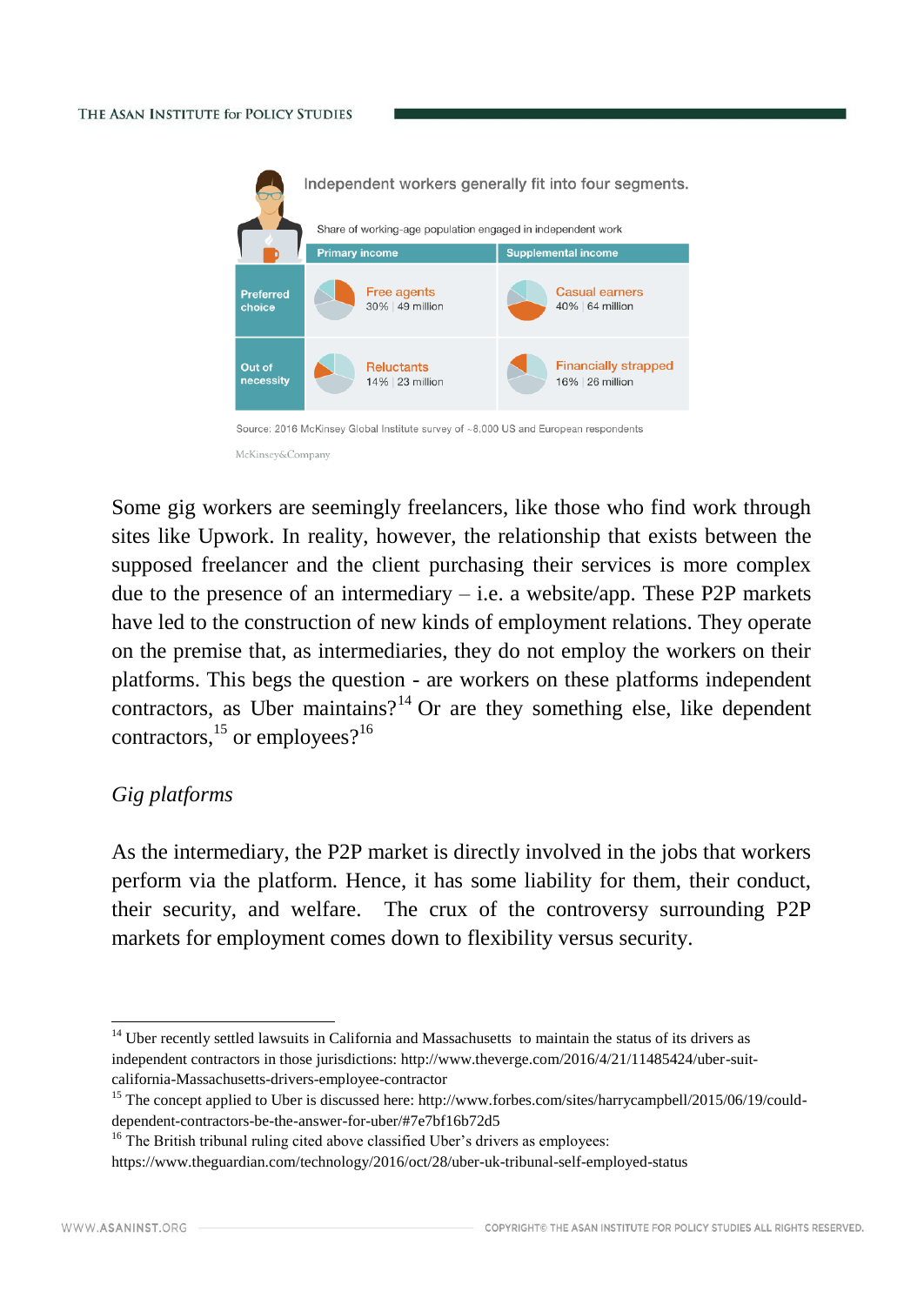Most workers who use such platforms have a certain measure of freedom to decide when they work, but once they begin, they are reliant on the brand of the app/website from which they get their customers – who often sets the price the worker gets paid. The reason why someone uses an Uber driver is because it is a cheap and trustworthy service. This credibility is what gives Uber and other similar platforms their brand power. This also gives them market power. Uber is a well-recognized brand with global reach, whereas its individual drivers are basically unknown service providers.<sup>17</sup> The situation is similar with Upwork, a P2P market for "freelancers." It is widely used because it lowers the cost of connecting buyers with sellers (via the internet) while also guaranteeing quality control by providing a centralized source of information on product quality, i.e. feedback profiles for both buyers and sellers.<sup>18</sup> Here is the difference from a classical freelancer: the gig worker is tied to Upwork whenever they work for the client they initially found via the service. $^{19}$ 

These are clearly less salient issues in countries where it is assumed that unless you are the employer/owner, you are an employee.<sup>20</sup> Uber would struggle to operate the same business model in such countries. Similarly, Upwork's business model and non-circumvention agreements with freelancers that use the platform could contravene labor laws in many OECD countries. It is also less of an issue in countries where the state is the primary provider of pensions, healthcare, and other employment-related benefits. $^{21}$  But countries with better social welfare usually have stronger unions and stronger social democratic

 $17$  As such, they could be considered to constitute a 'monopsony'. A Monopsony is a market in which there is only one buyer of a product – as opposed to a 'monopoly', in which there is only one seller.

<sup>18</sup> Liran Einav, Chiara Farronato, and Jonathan Levin, "Peer to peer markets", *SIEPR Discussion Paper* no. 15- 029, (Stanford Institute for Economic Policy Research: Stanford University, December 2015) p. 2.

 $19$  Upwork also guarantees its own revenue stream, buyer satisfaction, and quality control by prohibiting providers from engaging in off-site work with customers found through Upwork unless they pay a large fee (in excess of \$2,500). See: David H. Bradley, Sarah A. Donovan, & Jon O. Shimabukuro, "What Does the Gig Economy Mean for Workers?" Congressional Research Service, February 5, 2016, accessible at: <http://www.fas.org/sgp/crs/misc/R44365.pdf> p. 3.

<sup>&</sup>lt;sup>20</sup> This point is made in: Seth D. Harris and Alan B. Krueger, A Proposal for Modernizing Labor Laws for Twenty-First-Century Work: The "Independent Worker", p. 6. Information on the employment laws regarding the status of contractors/informal workers in OECD countries can be found here: <https://www.oecd.org/els/emp/Emo2014-Annex-chapter4.pdf>

 $21$  Welfare provision in different countries has received much attention from social scientists in the last thirty years. For a discussion of research in this area, see: Emanuele Ferragina and Martin Seeleib-Kaiser, "Thematic Review: Welfare regime debate: past, present, futures?" *Policy & Politics* 39 (2011), pp. 583-611.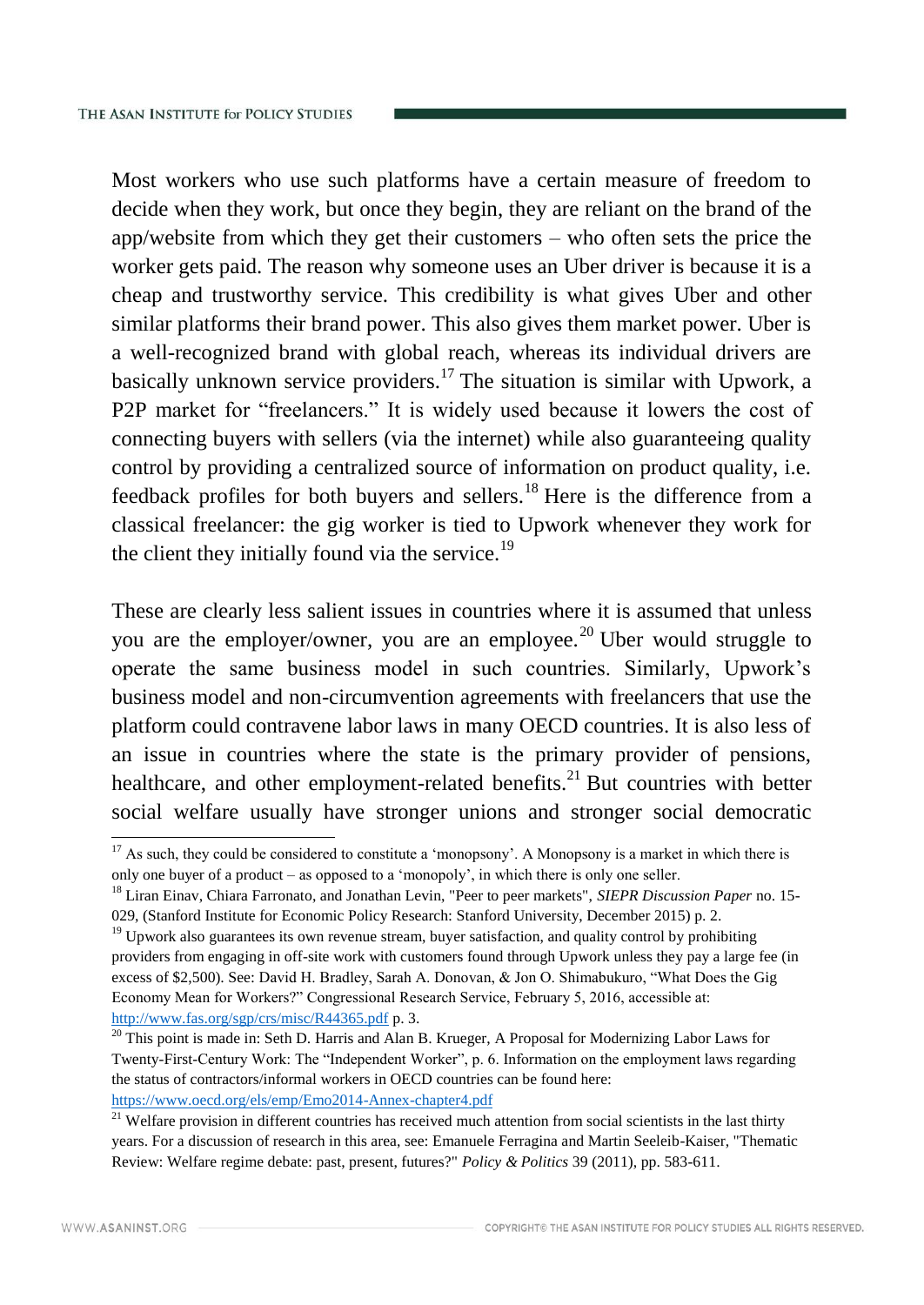traditions (Sweden, France etc.) and thus can afford to have less tightly regulated labour markets (but often still do not).<sup>22</sup> Less well regulated labour markets result in employment that is more informalized because such flexible arrangements are often beneficial for employers. Yet these arrangements can result in lower wages and more insecurity for workers.<sup>23</sup> We should not forget, however, that not all workers want permanent, nine-to-five jobs. Some only need or want gigs to get by, or have highly marketable skills with which they earn a higher income by providing services to the highest bidder.  $24$ 

The platforms gig workers usecontribute to a greater informalization of work the taxi and hotel industries.<sup>25</sup> But the business model itself for Uber and other P2P markets may not always be viable. As the example of Homejoy demonstrates, many P2P markets simply may not work because people would prefer to deal directly with a trusted supplier or have a permanent member of staff to provide services. Stories about the amounts of money that Uber continues to hemorrhage, in spite of their record-breaking valuation, indicate that their hopes of corning the market remain distant.<sup>26</sup>

[https://www.brookings.edu/research/tracking-the-gig-economy-new-numbers/.](https://www.brookings.edu/research/tracking-the-gig-economy-new-numbers/)

 $22$  There has been some scaling back of welfare provision and labour market protections in much of Western Europe leading to what has been termed 'dualization' – where unionized, permanent workers, or 'insiders' maintain or improve their status, while un-unionized, temps, or 'outsiders', fall behind and enjoy fewer state support and protection. See: *The Age of Dualization: The Changing Face of Inequality in Deindustrializing Societies*, Edited by Patrick Emmenegger, Silja Häusermann, Bruno Palier, and Martin Seeleib-Kaiser, (Oxford University Press: Oxford, 2012).

<sup>&</sup>lt;sup>23</sup> The link between insecure (i.e. temporary) employment and low pay is well established. For example, see: Simona Comi and Mara Grasseni, "Are Temporary Workers Discrimated Against? Evidence From Europe", *The Manchester School* 80 (2012), pp. 28-50.

<sup>&</sup>lt;sup>24</sup> Researchers at the Oxford Internet Institute have attempted to construct an Internet Labour Index that keeps track of the kinds of jobs offered and done via the internet. The index is updated daily and gives a snapshot of how online-mediated labour markets (i.e. P2P markets for freelancers/gig workers) are functioning in real time. The data can be found here: [http://ilabour.oii.ox.ac.uk/online-labour-index/.](http://ilabour.oii.ox.ac.uk/online-labour-index/)

<sup>&</sup>lt;sup>25</sup> Recent research indicates that gig (one-off, on-demand) workers have yet to start displacing payroll (including temporary) employment in the United States. Ian Hathaway and Mark Muro, "Trackng the gig economy: New numbers", Brookings Institution 13 October 2016, accessible here:

<sup>&</sup>lt;sup>26</sup> Eric Newcomer, "Uber's Loss Exceeds \$800 Million in Third Quarter on \$1.7 Billion in Net Revenue", 20th December 2016, accessible: https://www.bloomberg.com/news/articles/2016-12-20/uber-s-loss-exceeds-800 million-in-third-quarter-on-1-7-billion-in-net-revenue.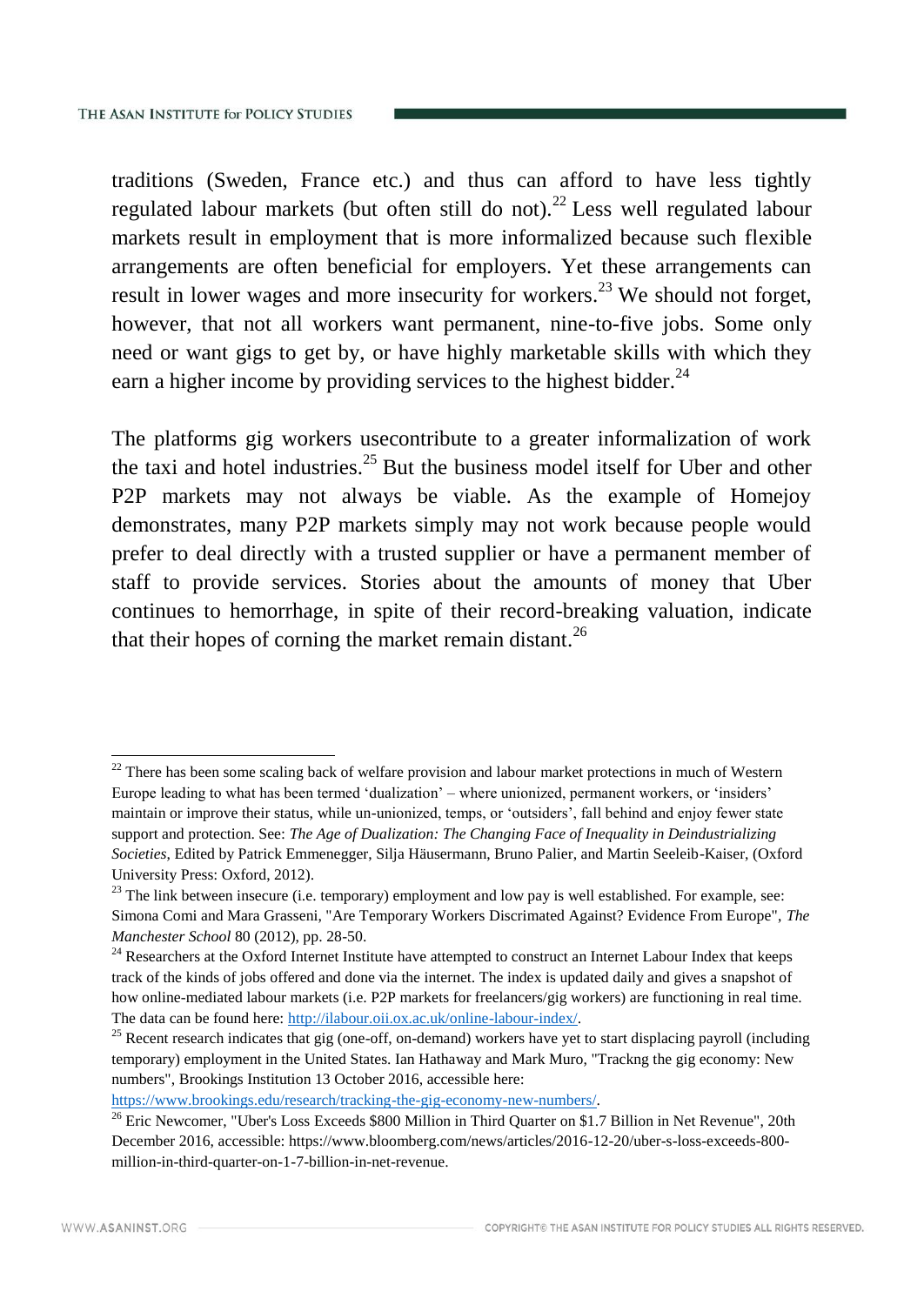# Looking ahead

The rise of the gig economy is closely linked to technological change. First, technology has created new jobs and rendered other jobs obsolete. In the  $19<sup>th</sup>$ century, factory machines and mass production put many craftsmen out of business, and 'deskilled' the production process. The fear/hope is that machine learning, AI and advanced robotics will render many technical jobs unnecessary. Second, technology has made it easier for employers to hire temporary/gig workers. Platforms like Upwork and Uber allow companies and other entities/individuals to quickly find certain kinds of workers with the right skills. But P2P markets only account for a small slice of informalized, temporary work in the United States, a nation with arguably the most liberal labor markets. While the rise of the gig worker is bad news for many unskilled workers (or workers in "deskilled" jobs), it is potentially good news for skilled workers interested in flexibility and higher (if more irregular) pay.

# *Deskilling and the death of the nine-to-five job?*

Technological has brought many innovations. Word processors, accounting software, containerization on ships, and the internet have revolutionized the modern industrial economy. But as a consequence, more unskilled workers, or 'deskilled' workers<sup>27</sup> are employed on an on-demand basis, as temps, or gig workers, especially in countries where labor regulations are looser.<sup>28</sup>

Some techno-optimists see no end to such trends and predict the continued expansion of the gig economy. Economists Erik Brynjolfsson and Andrew McAfee envision a world of ever-faster technological change with more complex cognitive tasks being completed by computers.<sup>29</sup> They believe that, as

<sup>-</sup> $27$  The concept of "deskilling" and the general effects of computer technology on labour markets are a major subject of debate in academic economics today. For a recent discussion, see: Mitch Downey, "Partial Automation: Routine-Biased Technical Change, Deskilling, and the Minimum age", available at: econweb.ucsd.edu/~pmdowney/pdfs/wp/PartialAutomation.pdf

<sup>&</sup>lt;sup>28</sup> See: Daron Acemoglu & David Autor, "Skills, Tasks and Technologies: Implications for employment and earnings, "*NBER* Working Paper 16082, June 2010. Accessible here: [www.nber.org/papers/w16082.pdf.](http://www.nber.org/papers/w16082.pdf)

<sup>29</sup> See for instance: Erik Brynjolfsson and Andrew McAfee, *The Second Machine Age: Work, Progress, and Prosperity in a Time of Brilliant Technologies*, (W. W. Norton & Company: New York, 2014).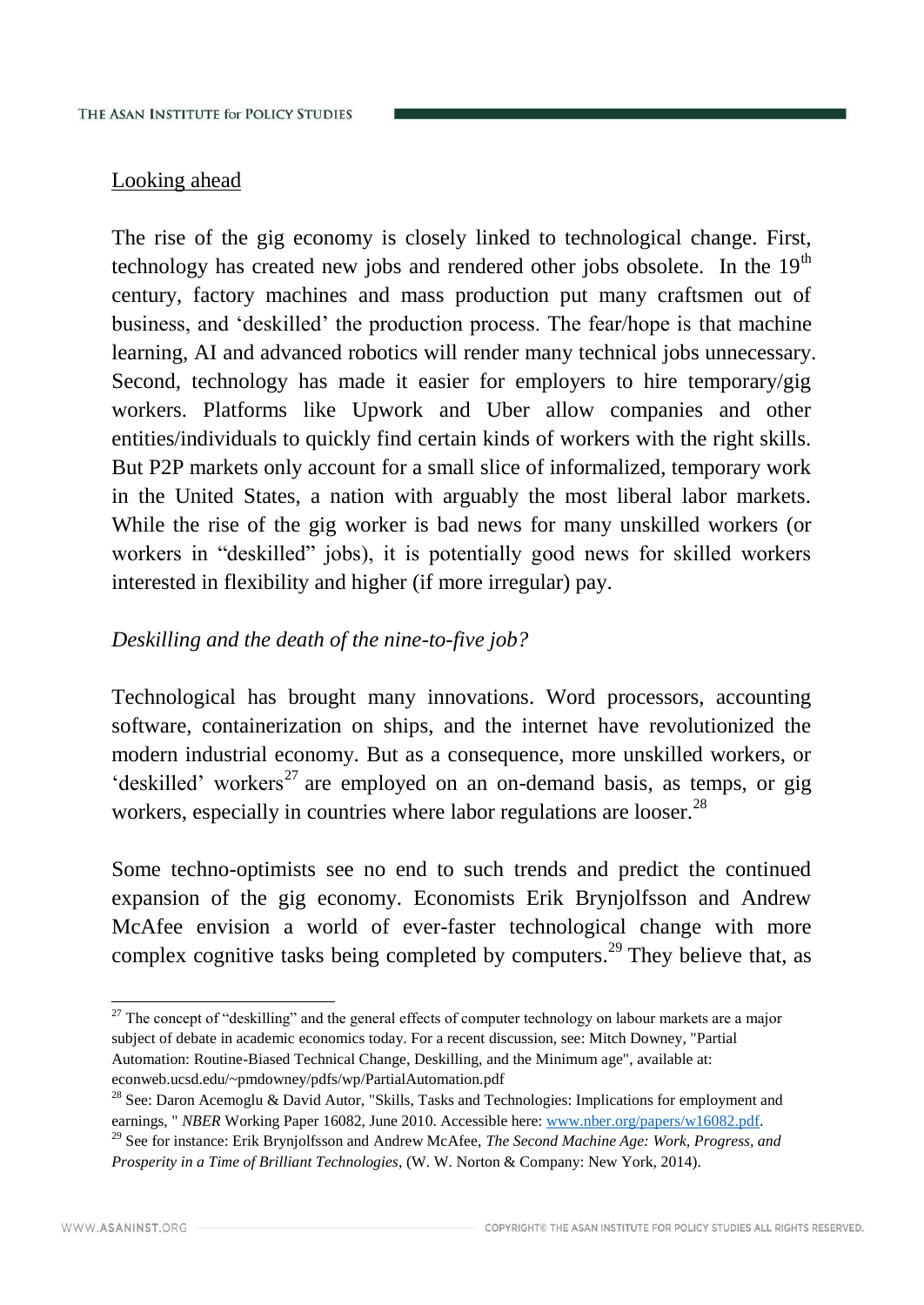computers and robots become more intelligent and more capable, requirements for human labour will decrease. The corollary of this argument is that human labour will increasingly be provided on an on-demand "gig" basis because intelligent machines will increasingly deskill work and disempower workers.

Advances in computer intelligence have been particularly impressive. After emerging victorious in the American TV game show *Jeopardy*, IBM's Watson is now being used to screen cancer patients. Computers may very well replace current jobs, or substitute large parts of the work we currently do. Workers in those positions will be working fewer hours per week or find themselves unemployed. But the rate at which computers will displace humans and whether the process of displacement will continue or will cease at some point continues to be debated by economists. Some, like David Autor, even argue that automation may make workers *more* efficient and that the turn towards automation can potentially create more and better jobs.<sup>30</sup>

Indeed, this process of job 'upgrading' has happened on an economy-wide basis in some countries. As the work of Enrique Fernández-Macías indicates, "In Sweden, the long-term trend is clearly one of job upgrading. The success of the Swedish export-oriented social welfare model in recent decades is reflected in a consistent expansion of high-skilled/high-paid occupations, while powerful unions have effectively blocked the development of a low-paid sector."<sup>31</sup> Clearly then, the gig economy is as much a social and public policy choice as it is a result of technological change.

At the same time, other economists are more pessimistic about the prospects for future technological progress. The economic historian Robert Gordan argues that the general pace of technological innovation is slowing, pointing to drops in total productivity growth in the last few decades. Based on productivity data and the capabilities of big data and robots, Gordan has made a compelling argument against the current hype about the future of technology. He believes that

<sup>&</sup>lt;sup>30</sup> See for instance: David H. Autor, "Why Are There Still So Many Jobs? The History and Future of Workplace Automation", *Journal of Economic Perspectives* 29 (3) 2015, pp. 3-30.

 $31$  This quote is from a blog post he published on 30 July 2015 on the Social Europe website. It can be found here: [https://www.socialeurope.eu/2015/07/job-polarisation-in-europe-are-mid-skilled-jobs-disappearing/.](https://www.socialeurope.eu/2015/07/job-polarisation-in-europe-are-mid-skilled-jobs-disappearing/)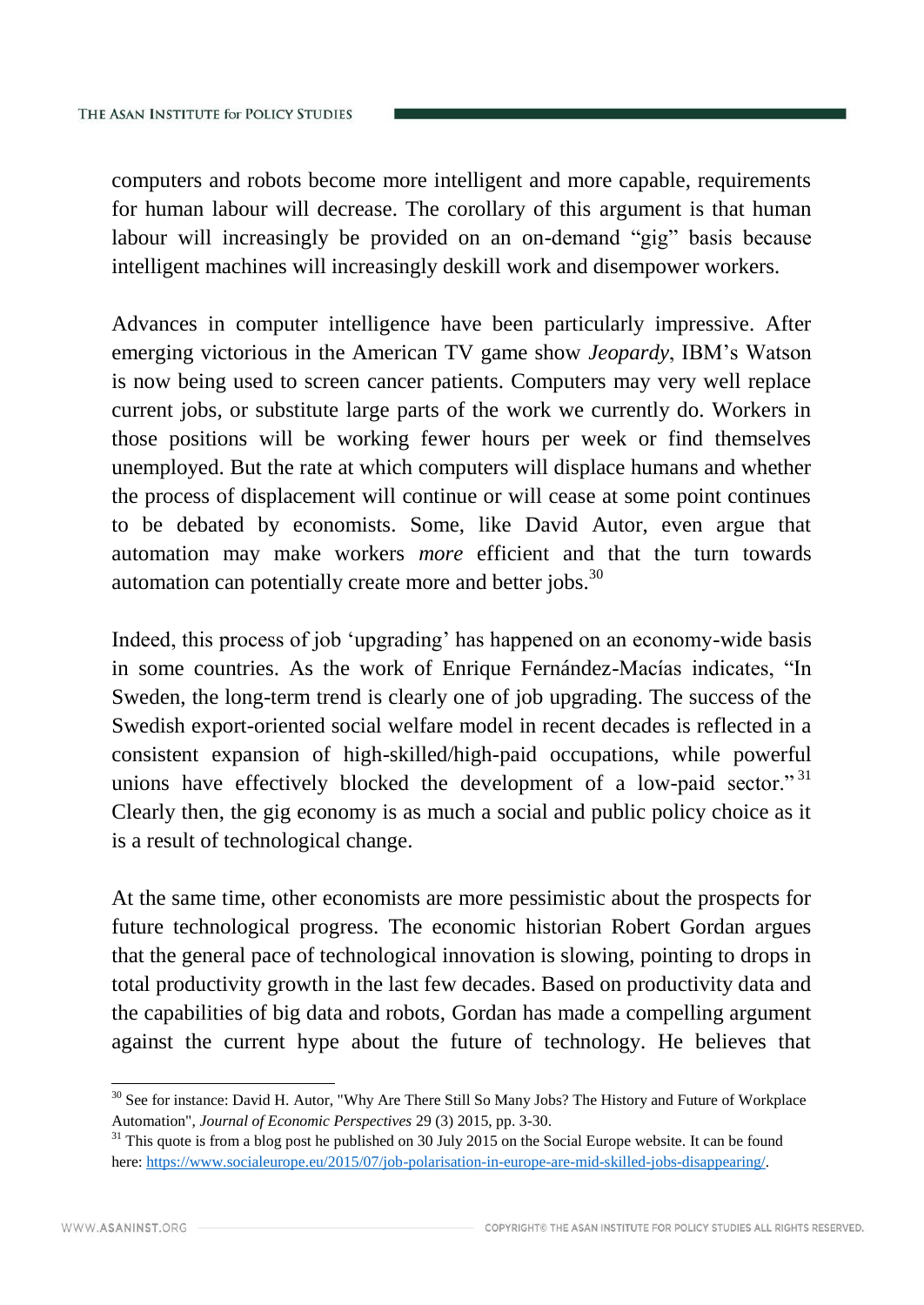declining productivity growth is a sign of a slowdown in the pace of automation and computing power. Thus, Gordan predicts that most future workplaces will remain more or less the same. $32$ 

# *Different countries and different values*

In capitalist economies, the state is not the ultimate arbiter of which technologies draw funding from capital markets. Apps, platforms, robots, computers, and algorithms are not designed according to the directions of state bureaucrats. That said, the social ramifications of technological discoveries and innovations can be partially regulated and controlled by the state. The expectations of voters, interest groups, bureaucrats, and policymakers mean that different countries have different concepts of "employment" that determine the statutory requirements of both firms and regulators. This is not semantic quibbling. The difference between an "independent contractor" and "employee" in the US tax code is the difference between paying and not paying payroll taxes.

The future of work and the number of people in informal, gig employment will not only be affected by how technology changes, but also by how people react to those very changes. The judgments that individual societies have made in the face of technological progress explains many of the differences between countries. <sup>33</sup> Scandinavian societies reacted very differently to the industrial revolution and two world wars than the United States or Italy. The rise of robots, machine learning, and gig worker platforms will also illicit very different responses from people in different communities. These responses and the values they reflect, in turn, will directly affect the policies that regulators and states put in place to cope with change.

<sup>32</sup> For a summary of his argument, see: Robert J. Gordan, *The Rise and Fall of American Growth: The U.S. Standard of Living since the Civil War*, (Princeton: Princeton University Press, 2017) pp. 556-604.

<sup>&</sup>lt;sup>33</sup> Comparing welfare provision and labor market regulation bares this point out. For a discussion of research in this area, see: Emanuele Ferragina and Martin Seeleib-Kaiser, "Thematic Review: Welfare regime debate: past, present, futures?" *Policy & Politics* 39 (2011), pp. 583-611.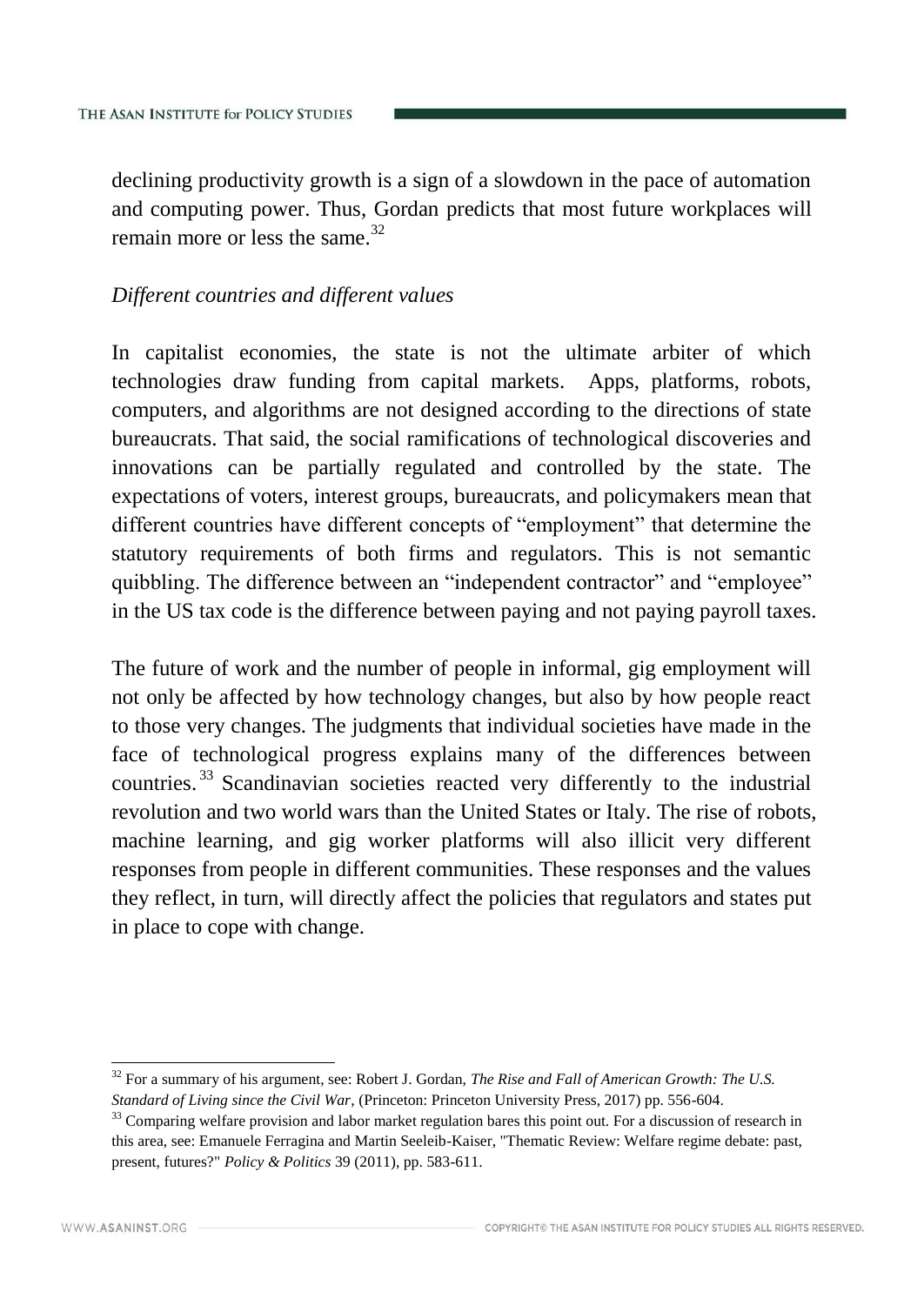# Conclusion

The gig economy is a  $21<sup>st</sup>$  century term for "work" that has existed since before the industrial revolution: temporary work, freelance work, and self-employed work. It is a term that figures heavily in Silicon Valley's vision for the future of the economy. It is a libertarian cyber-utopia, drenched in technological determinism, engendered by the misguided belief that apps, online platforms, combined with advances in AI and robots, can and *should* define work in the future.

But technology can never determine on its own whether workers will be employed as permanent staff or as temporary/gig workers. Temporary and gig work exist only because state and society allow it. Legislators, regulators and judges in certain countries have liberalized labor markets and have taken an enthusiastic attitude to platforms like Uber and Upwork. These platforms and the employment relations that undergird them exist precisely because regulators have formulated categories like "independent contractor" and have interpreted those very categories in ways that allow such platforms to exist in the first place.

Yet policy and political choices made by those in authority do not exist in a social or moral vacuum. Different societies have very different attitudes to welfare and work. These attitudes are the product of particular social norms that differ between societies. Those differences remain and can never be transcended by technology. Ultimately, it is the dynamic interaction and delicate balance between technology and social norms that will determine whether we will all become gig workers, or whether permanent employment relations will persist, grow or decline as a percentage of overall employment. Either way, the choice is ours. And that choice remains, fundamentally, a deeply moral one.